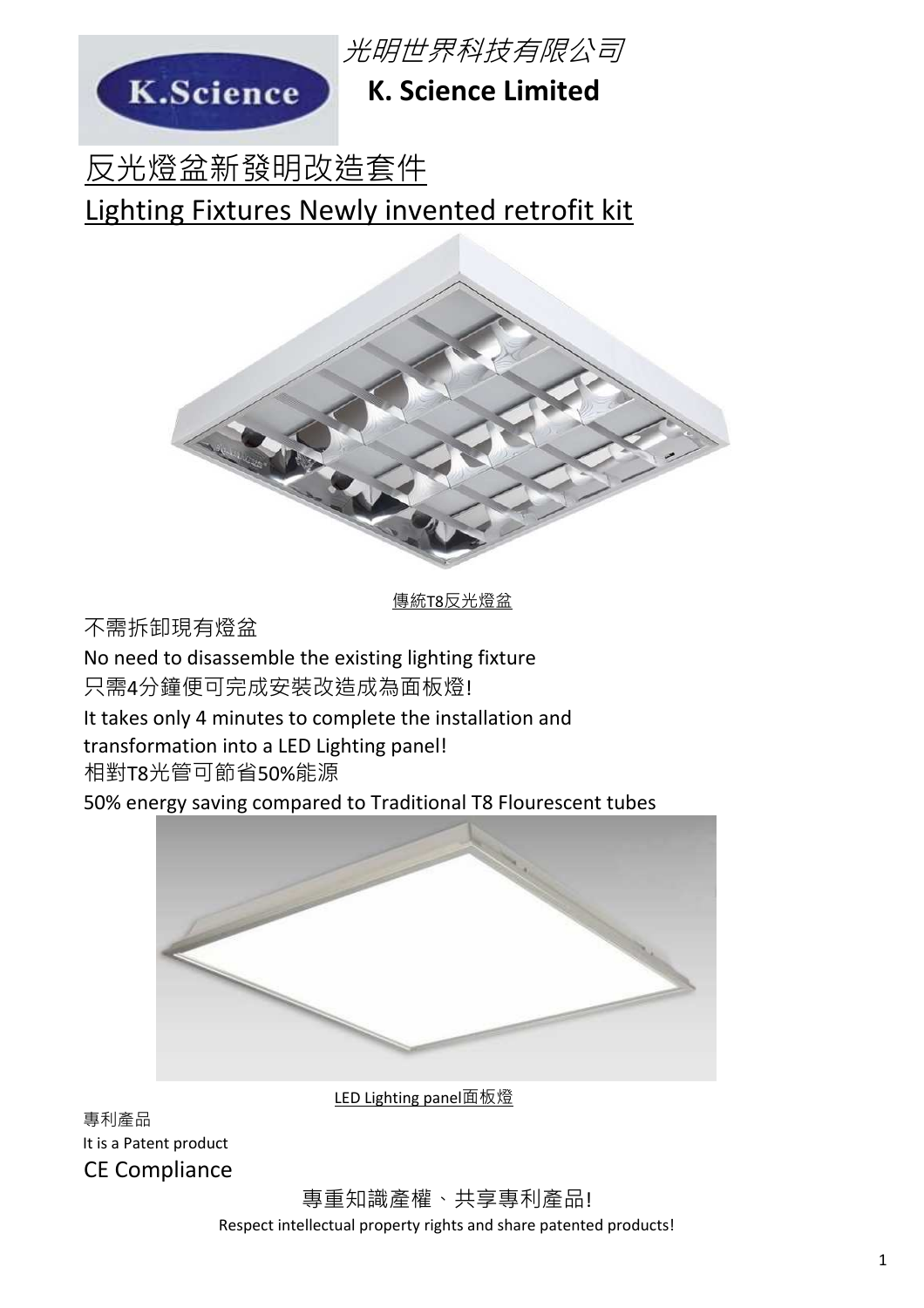



### **K. Science Limited**

## 改造套件包括: The Retrofit Kit includes:

專利名稱:簡易開閉燈罩 專利號: HK1249703 中國發明專利申請號 201880000007.x PCT/CN2018/072347 1.專利改造安裝框架 Patent Retrofit Mounting Frame

專利名稱:燈具結構 1.專利號:M425989 2. US APP# 13/812.367 2.專利改造電源驅動器 Patent Retrofit power supply driver

3.專利改造LED面板 Patent Retrofit LED Panel

專利名稱:簡易安裝燈具 專利號: ZL201520386541.2 HK1205419 PCT/CN2012/071307







專利產品 It is a Patent product

> 專重知識產權、共享專利產品! Respect intellectual property rights and share patented products!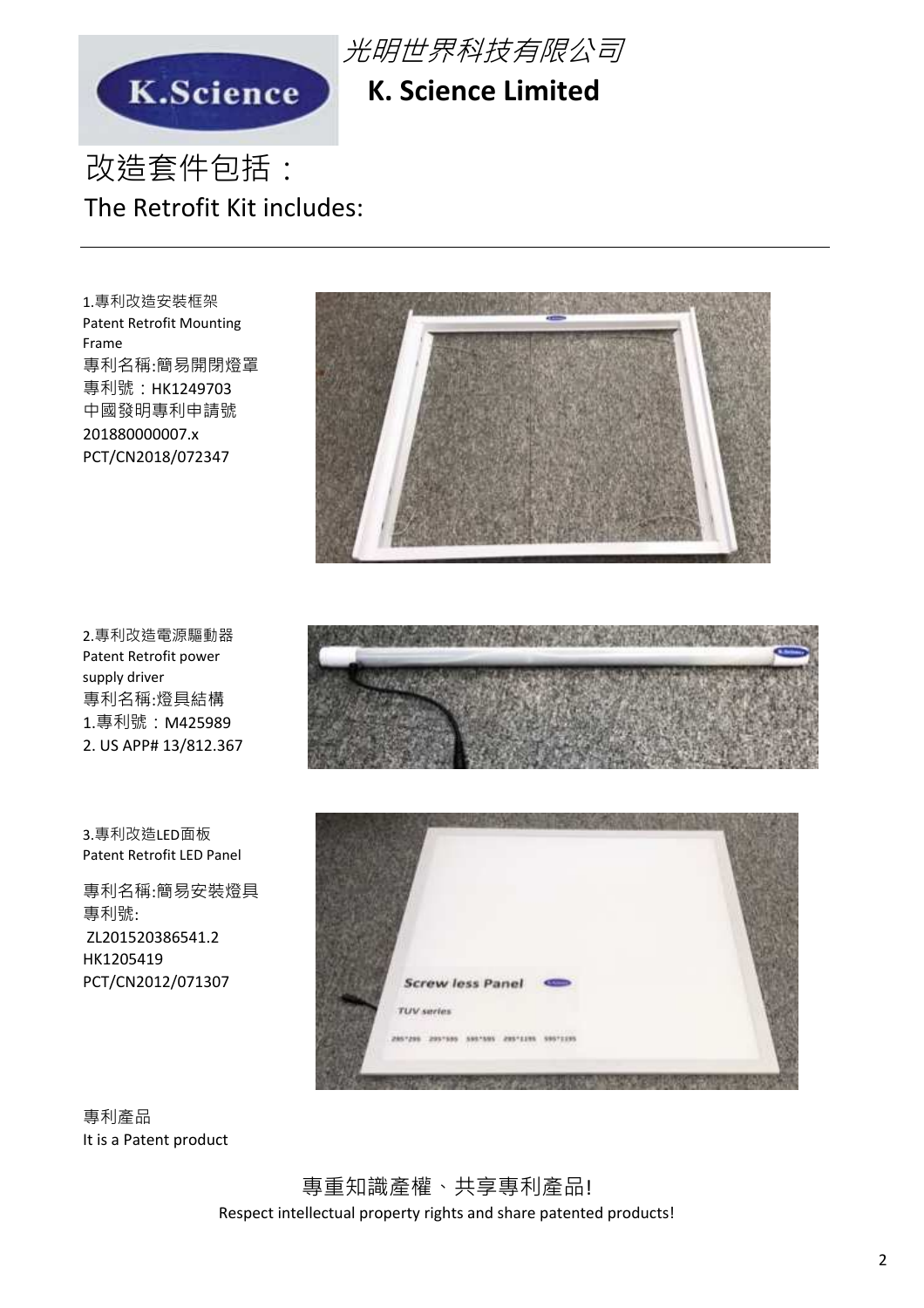

光明世界科技有限公司

**K. Science Limited**

# High Performance LED Panel

Screwless Panel

Tightly integrated

TYPICAL APPLICATIONS: Office general illumination

up to 145lm/w



|                          | Size 1            | Size 2            |
|--------------------------|-------------------|-------------------|
| Type:                    | 595x595x10        | 595x1195x10       |
| <b>System Power</b>      | 40W               | 60W               |
| Lumen                    | more than 4000lm  | more than 6000lm  |
| Colour temp              | 3000K/4000K/6000K | 3000K/4000K/6000K |
| <b>CRI</b>               | Ra>80             | Ra>80             |
| <b>Connection Method</b> | DC Plug           | DC Plug           |
| Frame                    | Aluminum          | Aluminum          |

#### **CE approved**

**Patent number: 2017208991001**

專重知識產權、共享專利產品! Respect intellectual property rights and share patented products!